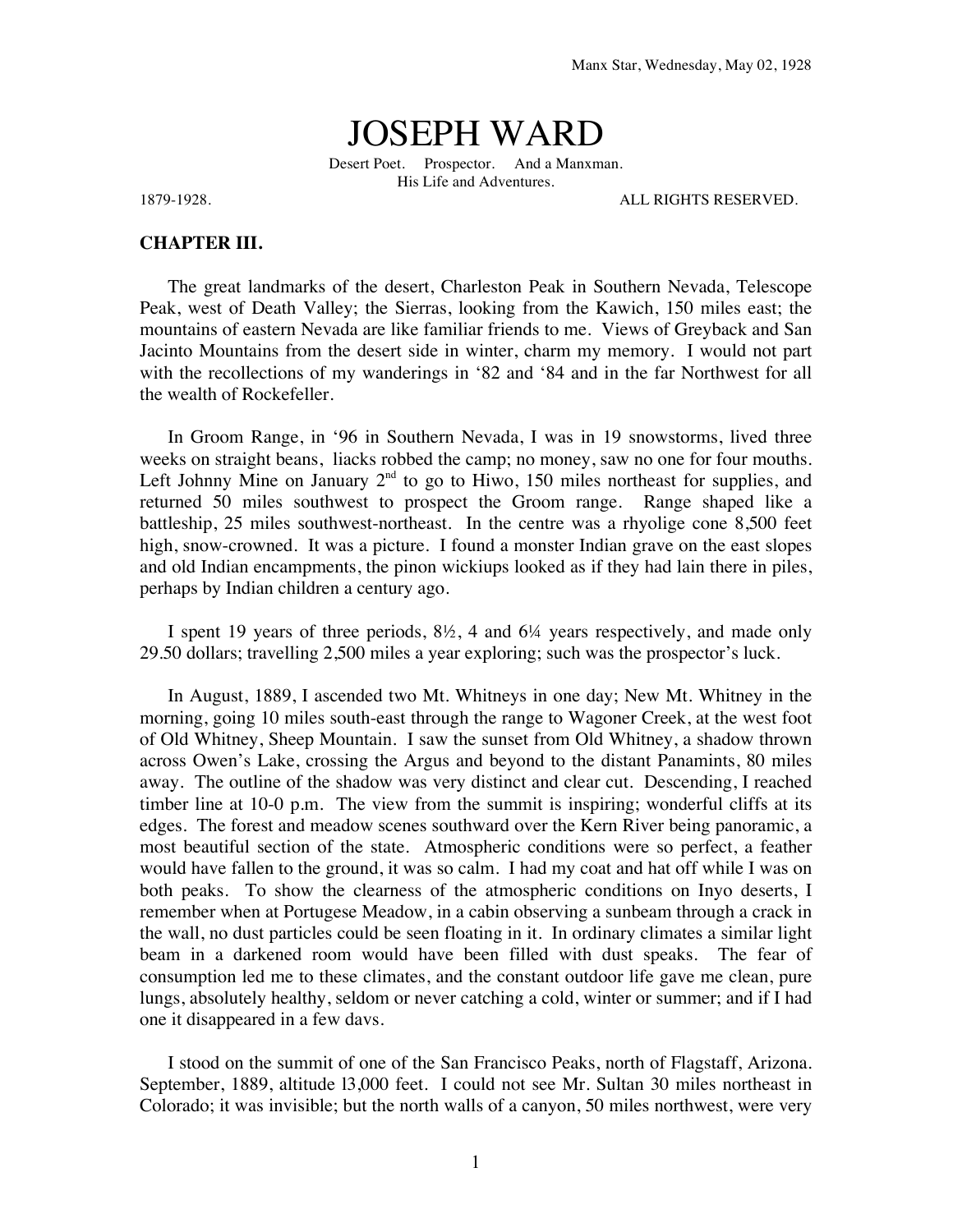plain. I came across 900 Indians dancing at Hualipai Springs, threatening to take the war path over trouble with cattle men. I felt uneasy until I had crossed the Moqui Trail and reached the protection of the Coconino Forest. I left the river at 2-0 a.m. and reached the rim, 8.06 miles, at 8-0 p.m., and Red Horse Ranks at 3-0 a.m., overtaking a party who had a covered wagon and travelled with them to Flagstaff. A few days later, while stalking antelopes between the Coconino Forest and Hull's Cedar Ranch, I was astonished on firing at them, to see several large lions jump out and give chase to the startled antelopes.

In 1917 I had to go to Court at Los Angeles, and did not like coming into civilization. Travelling over the Cajon Pass I met a friend and asked him how a judge would look and act. I had an idea a crossexamining lawyer would he a phenomena who would ask the same question fifty limes over, and I was extremely nervous, when going up the Court House steps, and seeing the words, "Superior Court" on the glass doors. When I got in the witness box I could not say a word, I was so nervous. The judge, to put me at ease, said, "Just think we have some of your burros here, and go ahead." It took some time to regain normality and confidence, and I was in the box for two days. A friend took me round Los Angeles in a motor car, and one night he left me sitting alone in the car opposite Rooslyn Hotel. The electric lights buffaloed me. I wouldn't have got out of that car for money, it looked like Hades to me. Later, the same night, we visited the H. and F. Restaurant on First Street. I thought that the noisiest canyon ever I never saw so many cars in my life, and 1 made up my mind never to leave the desert again. I was very bashful, and I imagined everyone was looking at me. After staying there all the summer, the bashfiilness left me, and even the presence of women didn't worry me. I acquired the citified air, and didn't care who looked at me. I walked down the street as if I owned it. I wondered how I would feel when I returned to the wilds again. I occasionally visited some editors. I don't like those chaps; the "Times" man takes the cake, and I fight him every morning. Soon I'll be on my way exploring the distant stars, and on the firstleg of the hundred million suns now known and counted and bottled up by the astronomers in the neck of the universal bottle. Where I may run across God on my journeys in the home province. I'll have an eternal occupation, exploring endless space, where the soul can investigate all divine, all in thought which will excell our dreams. Eternal song into which we may interpret anything, either this or nothing.

I took up 80 acres of land in April, 1890, six miles north-east of Grand Junction, Colorado. Returning one night at midnight, after leaving a pot of beans, and the fire burning brightly, I found a man wrapped up in my blanket, beans gone. I cared nothing for the beans, but I was sleepy and tired and told him he must have known that someone was around. After heated argument, I grabbed a shovel. I told him that several camps had been robbed lately, and I'd gather a crowd of these Hoosiers and hang him. He didn't wait to hear any more; I couldn't catch up with him and he disappeared in the darkness.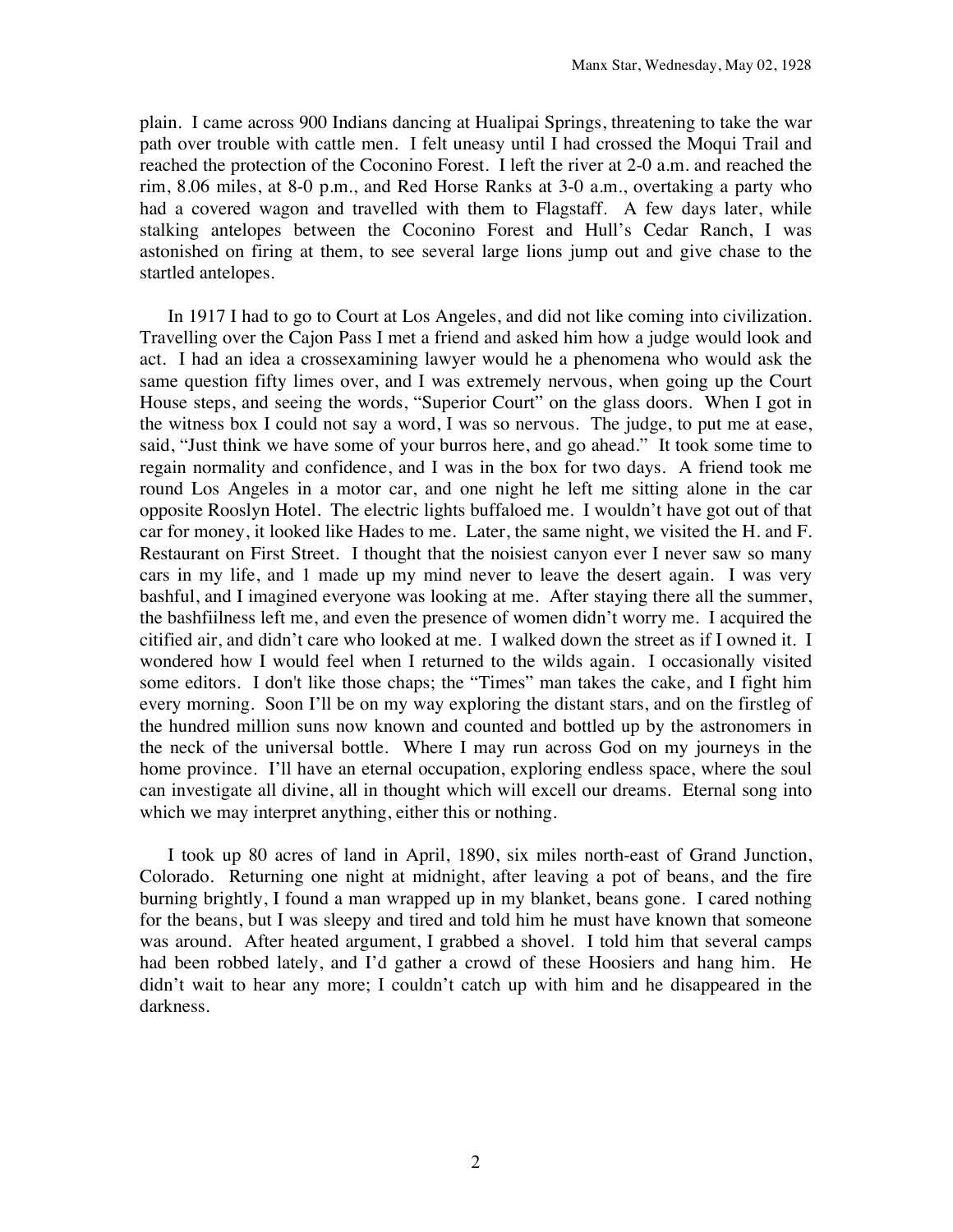## **A PICTURE IN STONE.**

Wonderful volcano on the Mojave, view at sunset or sunrise unequalled; all the colours of the 'bow; midway between San Bernardino Mountains, Death Valley and the Colorado River, near the centre of the Mojave, stands Old Dad Mountain, ten miles in diameter, 6,000 feet high, a round granite mountain with jutting angles; two springs on the south-west, one on the south-east , one on the northeast, and none on the north. At its north base and west of the north-east line of the rugged Providence Mountains, lies the Devil's playground, a waste of sand hills ten miles across either way, just south of the Salt Lake Railroad. Once, in December, 1903, in the middle of this waste of sand, I was stuck with a sick mule, burro and wagon. Returned round Old Dad Mountain, leaving the mule at Orange Blossom Spring, where she died. I saw her bones years later; she was fifty years old and came from Mexico. I wished to take her to Newberry Springs, where there was feed, 60 miles west, but could not, she was too weak. This sand, somes east from Soda Lake and down the Mojave River, the result of ages of mountain grinding of the San Bernardino Mountains by the ceaseless mills of the Mojave, and blown by the prevalent western winds. It seems to eddy here at Playground, and goes no further. A sandless belt between it and the Providence Mountains adjoining east and Old Dad south.

This volcano broke out immediately west of Old Dad Mountain, half a mile across the wash; the land slopes away to north-west and south-west and north over the low divide south. I forget the number of eruptive rocks in the volcano, but there are many, buff, maroon, brown, red, black, white, yellow, every conceivable shape and colour in confusion. I have trails of my own through and across it. Standing on the crests and highest points in the centre of the volcano in the bright, clear desert air just as the sun rises, the colours are brilliant; same in the evening an hour or so before sunset. It is a never-to-be-forgotten scene. I have seen many colours, scenes and pictures in nature's garden all over the west which haunt the inner recesses of my memory in pleasant moments or recollection with lingering sweetness, which I hope I may take with me to the spirit land, but I remember none which so impressed me. About 12 miles west of its centre stands a peak I have named after myself, Mount Ward. It is a crest of divide running east-west, comes off to the north in vertical bluffs of white volcanic tufas, and is in centre of opal formation, 14 by 1 mile. I found no precious opals, but there may be; most were white or yellow and of the anhydrous variety; but there are rare and beautiful crystals there. One place, an acre or so full of rare crystals and opaline structures near a dry fall 45 yards high. I could not get burros near it, except on the north and north-east; very bluffy and rough south and south-west, dark, opalised obaidian and tufa rocks. During the heavy rains when I was there, the water was tumbling over this fall – a very rare thing in the desert. I found opal leaf crystals, blue, opal, two inches square, with quartz rosettes shaped like mushrooms in the centre; these were studded with blue quartz crystals most beautiful and fragile things. I have never seen anything like them anywhere else. One large hollow geode, eight inches in diameter, was studded on its inner surface with blue quartz crystals, surrounding one shaped like a barrel cactus about  $\frac{3}{4}$  of an inch in diameter, perfectly circular, horizontal and vertical. On the top of this strange, round crystal was a transparent red quartz crystal. I thought at first it was a flower or, vegetable. All kinds of strange crystals, different from this, may lie found there; many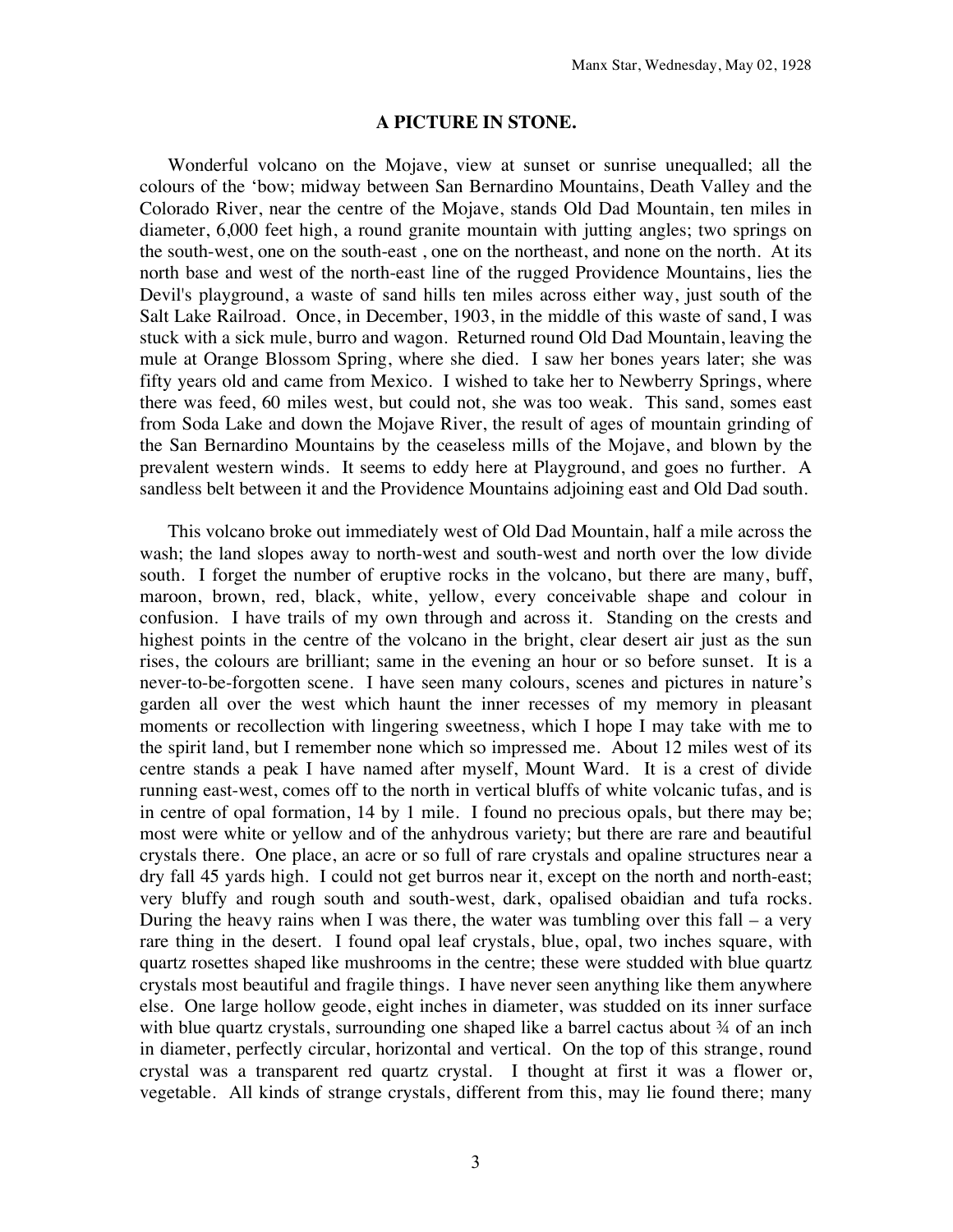are fastened to the rock and would have to be cut away, as they would break easily by hammering. Some weigh 20 or 30 lbs. The red opals are very numerous.

I forgot to mention, in writing of the volcano of the ledges, that one stands 110 feet above the ground, visible from Salt Lake R.R, 17 miles away; a little gold on its hanging wall, brecciated rhylite very hard. I never cut into it; assays  $2\frac{1}{2}$ ; pans a little free gold. I found no other values in the volcano except a dollar or so; but manganese, iron and quartz are abundant and there may be something there. No water, and hard to explore it.

One hundred miles north-west, in another belt, 4 by 1, which I discovered. I did find some precious opals and beautiful hyalite, which the U.S. Geological Survey reported on in '15 or '16. Hyalite forms in clusters like large drops of rain; some octagon, but mostly spherical, and split up the colours of the prism like the rainbow. I find those frozen in seams on the basalt. The volcano in which I find these is about forty miles north-east of Barstow.

## **NEVADA.**

North-east the star of Empire flies On, on through cold Nevada skies, To Ely and beyond to stay, With trailing boomlets in its way.

The fabled Tonopah so great, Remodelled poor Nevada's fate. Where Mizpah's magic stream of gold, Awoke the new Alladin bold.

To conquest, and the-desert gave It's secrets up to boys so brave; With wondrous Goldfields mystic spell, So strange, so varied, who can tell What things are yet to be with truth In rare Nevada's golden youth?

The desert thrills with action now, Where once was silence still as death. New life, we feel it, and we'll vow To conquer, and the gloried wreath Of gold to win with all its sin.

The love of gold, tho curse it wrought, The curse of of gold, the lives it bought; But still I love the wandering life; To neck it far afield in strife;